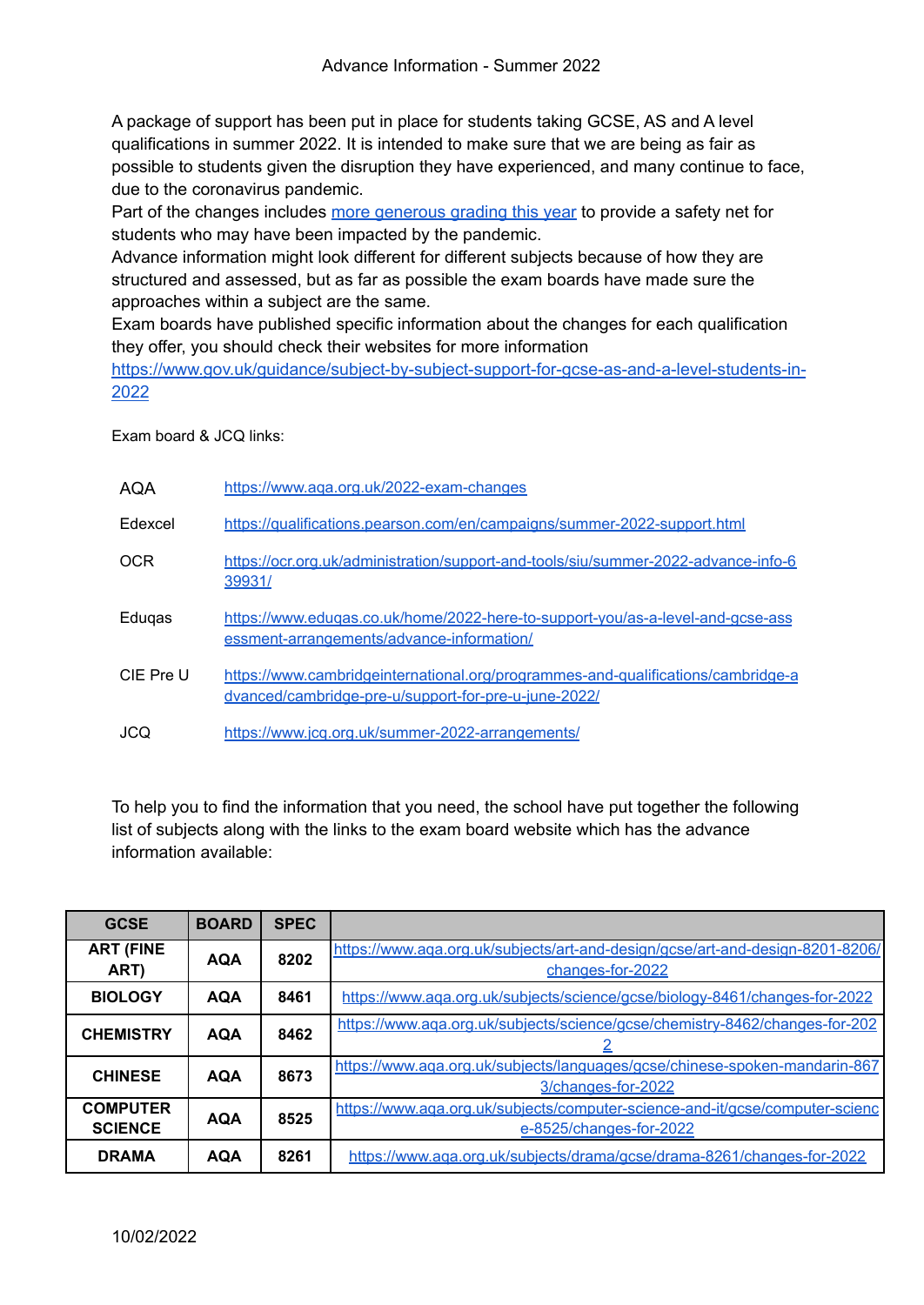| <b>D&amp;T PRODUCT</b> | <b>AQA</b>  | 8552           | https://www.aqa.org.uk/subjects/design-and-technology/gcse/design-and-techn        |
|------------------------|-------------|----------------|------------------------------------------------------------------------------------|
|                        |             |                | ology-8552/changes-for-2022                                                        |
| <b>ENGLISH</b>         | <b>EDEX</b> | <b>1EN0</b>    | https://qualifications.pearson.com/en/qualifications/edexcel-gcses/english-langu   |
| <b>LANG</b>            |             |                | age-2021.html                                                                      |
|                        |             |                | No advance information, subject specific adaptations already applied               |
| <b>ENGLISH LIT</b>     | <b>EDEX</b> | 1ET0           | https://qualifications.pearson.com/en/qualifications/edexcel-qcses/english-literat |
|                        |             |                | ure-2015.html                                                                      |
| <b>FRENCH</b>          | <b>AQA</b>  | 8658           | https://www.aga.org.uk/subjects/languages/gcse/french-8658/changes-for-2022        |
|                        |             |                | No advance information, subject specific adaptations already applied               |
| <b>GEOGRAPHY</b>       | <b>AQA</b>  | 8035           | https://www.aqa.org.uk/subjects/geography/gcse/geography-8035/changes-for-         |
|                        |             |                | 2022                                                                               |
| <b>GERMAN</b>          | <b>EDEX</b> |                | https://qualifications.pearson.com/en/qualifications/edexcel-gcses/german-2016     |
|                        |             | <b>1GN0</b>    | .html                                                                              |
|                        |             |                | No advance information, subject specific adaptations already applied               |
| <b>HISTORY</b>         | <b>EDEX</b> | <b>1HIT AT</b> | https://qualifications.pearson.com/en/qualifications/edexcel-acses/history-2016.   |
|                        |             |                | html                                                                               |
| <b>MATHS</b>           | <b>EDEX</b> | <b>1MA1</b>    | https://qualifications.pearson.com/en/qualifications/edexcel-gcses/mathematics-    |
|                        |             |                | 2015.html                                                                          |
| <b>MUSIC</b>           | <b>EDEX</b> | 1MU0           | https://qualifications.pearson.com/en/qualifications/edexcel-gcses/music-2016.h    |
|                        |             |                | tml                                                                                |
| <b>PHYSICS</b>         | <b>AQA</b>  | 8463           | https://www.aqa.org.uk/subjects/science/gcse/physics-8463/changes-for-2022         |
| <b>PE</b>              | <b>OCR</b>  | <b>J587A</b>   | https://ocr.org.uk/qualifications/gcse/physical-education-j587-from-2016/          |
| <b>RELIGIOUS</b>       |             | 8062           | https://www.aqa.org.uk/subjects/religious-studies/gcse/religious-studies-a-8062/   |
| <b>STUDIES A</b>       | <b>AQA</b>  |                | changes-for-2022                                                                   |
| <b>RUSSIAN</b>         | <b>EDEX</b> | <b>1RU0</b>    | https://qualifications.pearson.com/en/qualifications/edexcel-gcses/russian-2017.   |
|                        |             |                | html                                                                               |
| <b>COMBINED</b>        |             |                | https://www.aqa.org.uk/subjects/science/gcse/combined-science-trilogy-8464/c       |
| <b>SCIENCE</b>         | <b>AQA</b>  | 8464           | hanges-for-2022                                                                    |
| <b>TRILOGY</b>         |             |                |                                                                                    |
| <b>SPANISH</b>         | <b>AQA</b>  | 8698           | https://www.aqa.org.uk/subjects/languages/gcse/spanish-8698/changes-for-202        |
|                        |             |                | $\overline{2}$                                                                     |

| <b>A LEVEL</b>        | <b>BOARD</b> | <b>SPEC</b> |                                                                                  |
|-----------------------|--------------|-------------|----------------------------------------------------------------------------------|
| <b>ART (FINE ART)</b> | <b>AQA</b>   |             | https://www.aga.org.uk/subjects/art-and-design/as-and-a-level/art-and-design-7   |
|                       |              | 7202        | 201/changes-for-2022                                                             |
| <b>BIOLOGY</b>        | <b>AQA</b>   |             | https://www.aqa.org.uk/subjects/science/as-and-a-level/biology-7401-7402/cha     |
|                       |              | 7402        | nges-for-2022                                                                    |
| <b>BUSINESS</b>       | <b>EDEX</b>  |             | https://qualifications.pearson.com/en/qualifications/edexcel-a-levels/business-2 |
| <b>STUDIES</b>        |              | <b>9BS0</b> | 015.html                                                                         |
| <b>CHEMISTRY</b>      | <b>AQA</b>   |             | https://www.aqa.org.uk/subjects/science/as-and-a-level/chemistry-7404-7405/c     |
|                       |              | 7405        | hanges-for-2022                                                                  |
|                       |              |             | https://www.cambridgeinternational.org/programmes-and-qualifications/cambrid     |
|                       |              |             | ge-pre-u-mandarin-chinese-9778/                                                  |
| <b>CHINESE</b>        | <b>CIE</b>   |             |                                                                                  |
|                       |              |             | https://www.cambridgeinternational.org/programmes-and-qualifications/cambrid     |
|                       |              |             | ge-advanced/cambridge-pre-u/support-for-pre-u-june-2022/advance-informatio       |
|                       |              | 9778        |                                                                                  |